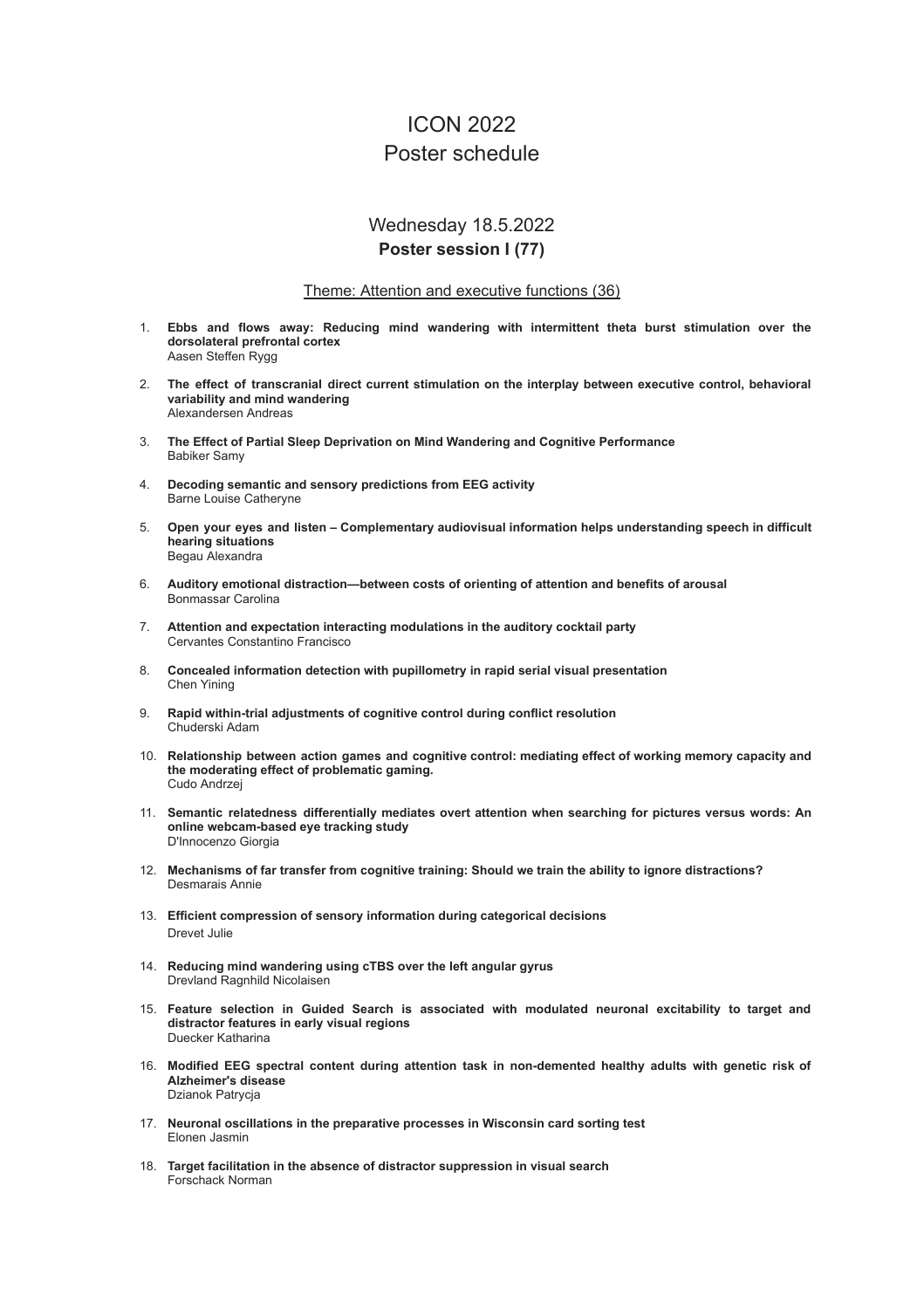- 19. **A systematic review and meta-analysis of behavioural sex differences in executive control** Gaillard Alexandra
- 20. **Time-Dependent Effects of Stress on Working Memory Related Prefrontal Processing** Geißler Christoph
- 21. **Are age-related cognitive inhibition deficits domain-general?** Grégoire Coline
- 22. **Disentangling the roles of reward and object-status in visual attention** Grignolio Damiano
- 23. **Stimulus-induced changes in 1/f-like background activity in EEG** Gyurkovics Mate
- 24. **Congruency triggers Response Facilitation: Dissociable EEG Correlates of Sequential Conflict Adaption** Haciahmet Céline
- 25. **Attention to Speech: Mapping Distributed and Selective Attention Systems** Har-shai Yahav Paz
- 26. **Sex hormones modulate sex differences and relate to hemispheric asymmetries in a divided visual field Navon task** Hausinger Tobias
- 27. **Strategic control over incentive salience in naturalistic human vision** Hickey Clayton
- 28. **Temporal EEG dynamics of foraging decisions in humans** Kirsch Franziska
- 29. **Allocating spatial attention in an audio-visual cocktail-party environment: evidence from ERPs and neural oscillations** Klatt Laura-Isabelle
- 30. **Effects of meditation states and expertise on attentional and cognitive monitoring brain networks** Kolev Vasil
- 31. **Cognitive flexibility and N2/P3 event-related brain potentials** Kopp Bruno
- 32. **Humans dynamically adjust sensory excitability to guide perceptual decisions** Kosciessa Julian
- 33. **Alpha and theta activities reflect individual differences in Temporal Information Processing in Go/No Go task** Krystecka Klaudia
- 34. **The impact of age on executive function performance and the interactions of prefrontal cortex and autonomic functions** Ku Pei-Hsin
- 35. **Pronounced distractibility of reasoning suggests a distorted structure of cognitive abilities in schizophrenia** Kucwaj Hanna
- 36. **Unmasking instrumental associations by removing reinforcement** Kurtenbach Hannah

### Theme: Development and plasticity (7)

- 37. **Selective brain response to voices at four months of age** Calce Roberta Pia
- 38. **The impact of game elements on cognitive training effectiveness** Desmarais Annie
- 39. **Neonatal frequency-following response: a new tool in developmental cognitive neuroscience** Escera Carles
- 40. **Muscone promotes Abeta clearance and ameliorates cognitive deficiency in APP/PS1 mice through HDAC2 degradation** Liu Yi
- 41. **Benefits of choir singing on complex auditory encoding in the aging brain: An ERP study** Pentikäinen Emmi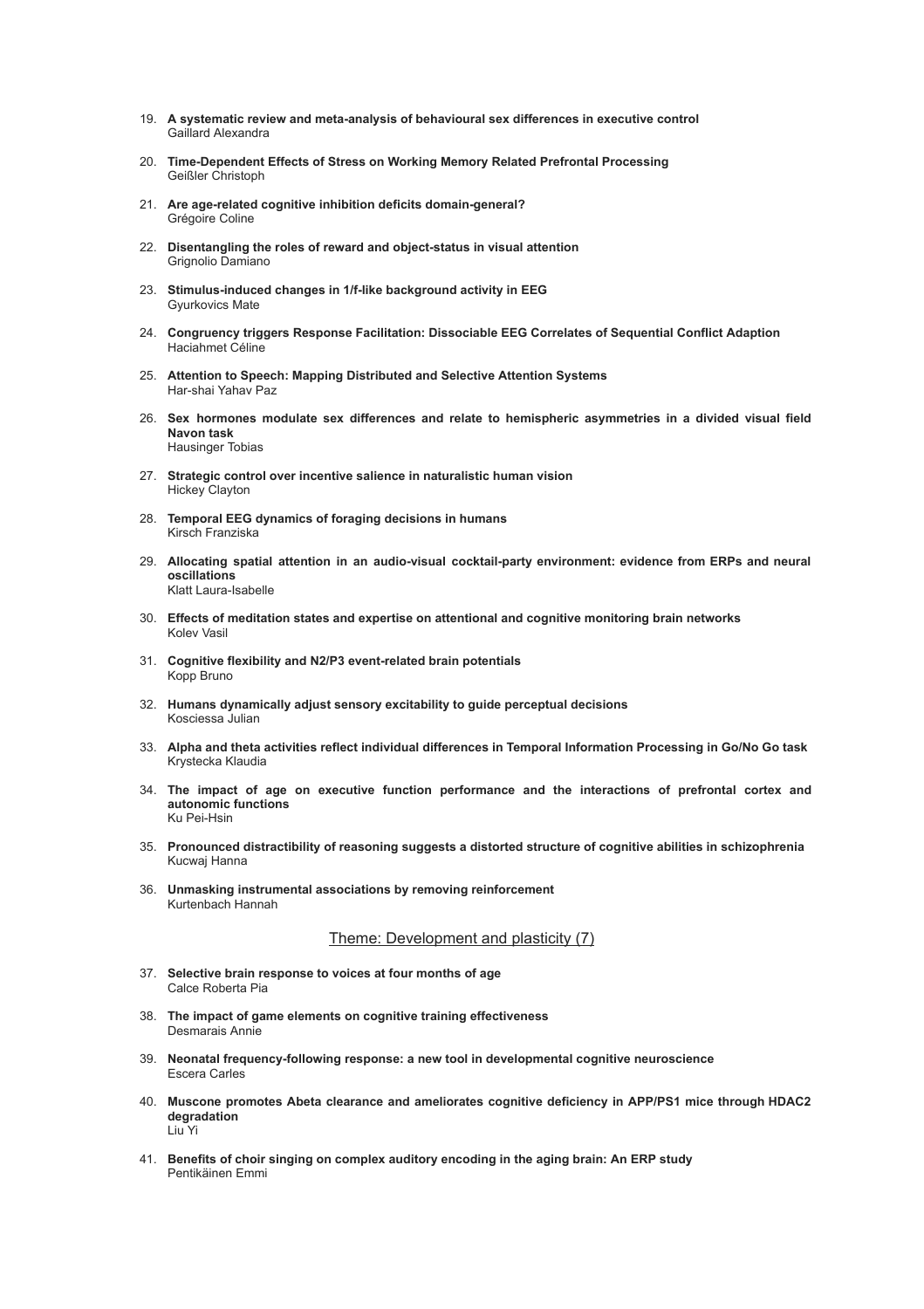- 42. **Long-term visual deprivation effects selective visual attention, short-term memory and cortical plasticity** Wagner Franziska
- 43. **Visual ERPs to face onset predict the speech recognition ability after cochlear implantation** Weglage Anna

Theme: Language and music (34)

- 44. **Neural correlates of predictive coding in continuous speaking and listening** Abbasi Omid
- 45. **Oscillatory dynamics supporting longitudinal plasticity of action semantics across languages: Evidence from bilingual brain tumor patients** Amoruso Lucia
- 46. **Daytime slow-wave sleep promotes memory consolidation for novel morphology** Balla Viktoria
- 47. **Neural speech tracking in the absence of visual input: Dark listening** Berto Martina
- 48. **The effects of cerebellar tDCS on lexical-semantic memory retrieval** Besterciová Dominika
- 49. **Frequency modulation in spoken-word production** Cao Yang
- 50. **Electrophysiological indices of cognitive functioning in people with aphasia** Choinski Mateusz
- 51. **Physiological correlates of aesthetic experience in music concerts** Czepiel Anna
- 52. **Investigation of Mu Oscillations to Groove Music** Duman Deniz
- 53. **An auditory-reward network processes musical uncertainty and surprise to pleasurable effect** Gold Benjamin
- 54. **Masking of mouth impairs reconstruction of acoustic speech features and higher-level segmentational features in the presence of a distractor speaker** Haider Chandra Leon
- 55. **Investigating the effects of temporal and semantic predictability on the cortical response to ongoing speech** Hausfeld Lars
- 56. **Investigating the microstructural foundations of cortical speech tracking** Helbling Saskia
- 57. **Variability in the temporal distribution of linguistic units in natural speech** Iaia Cosimo
- 58. **Intonation Units evoke a neural response and form ~1 Hz rhythms in spontaneous speech** Inbar Maya
- 59. **The music complexity affects the late but not early musical syntax processes** Jaśkiewicz Marta
- 60. **Processing of duration and pitch by Estonian and Chinese native speakers** Lyu Siqi
- 61. **Learning of novel song lyrics in chronic post-stroke aphasia: Behavioural and functional neuroimaging evidence** Martínez-Molina Noelia
- 62. **Speech features analyses can support the differential diagnosis between ADHD and comorbid ADHD and bipolar disorder** Martz Emilie
- 63. **Basal ganglia and cerebellar contributions to auditory rhythm tracking and temporal anticipation** Mazhari-Jensen Daniel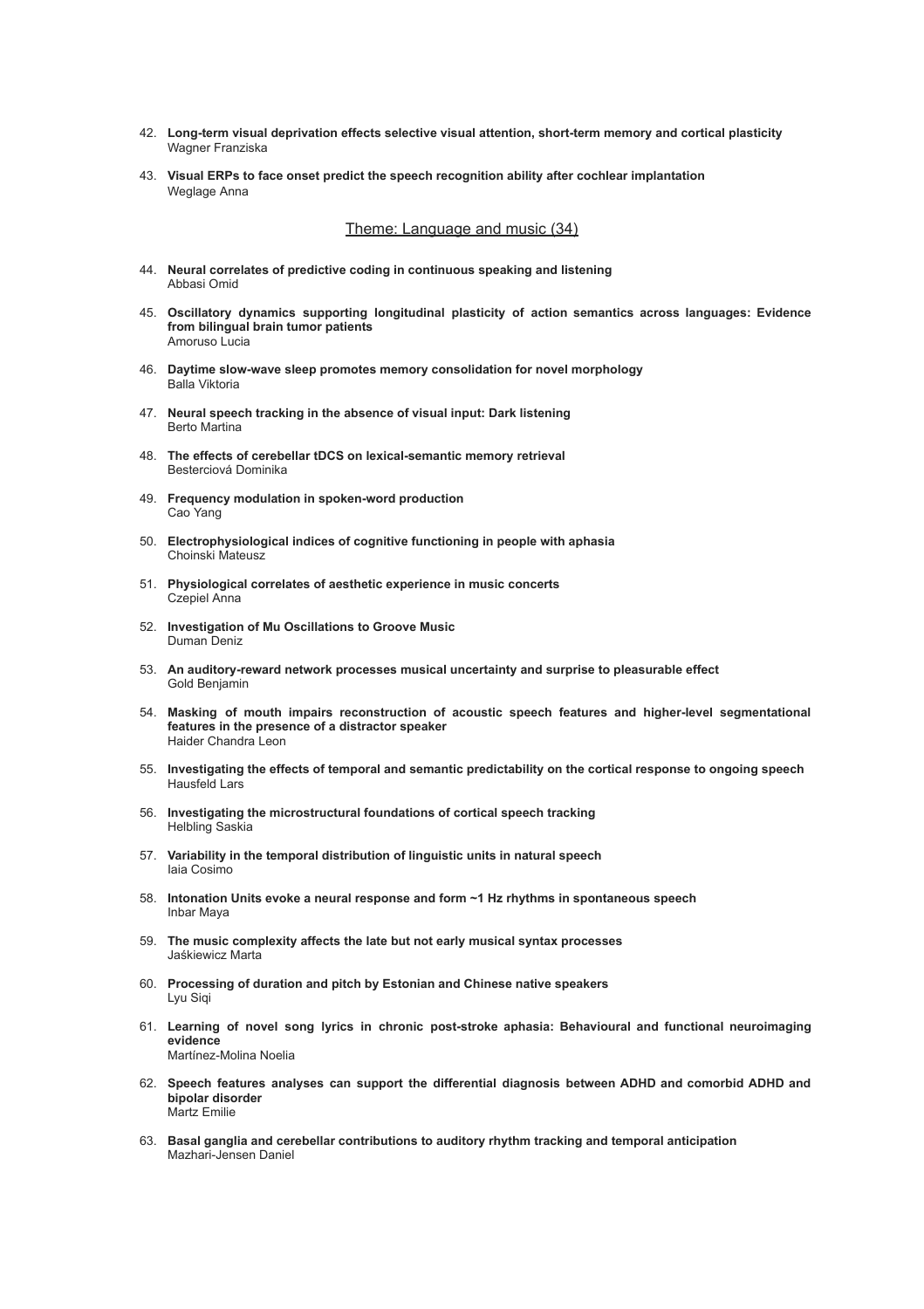- 64. **Neurophysiological changes in lexical-semantic processing in healthy aging** Nurmi Pietari
- 65. **Lexical parafoveal processing in natural reading predicts reading speed** Pan Yali
- 66. **Right-hemisphere recruitment after left-hemisphere stroke: a combined MEG and interhemispheric tractography study** Piai Vitoria
- 67. **Neural maturation of speech encoding abilities in infants from birth to six months of age** Puertollano Marta
- 68. **Contextual effects on Chinese idiom processing: an ERP study** Qi Wei
- 69. **Changes in late frontal event-related potentials to self-produced foreign phonemes correlate with improvements in pronunciation** Railo Henry
- 70. **No effect of cerebellar tDCS on semantic prediction** Riecansky Igor
- 71. **Form- and meaning-based knowledge benefits on speech perception: an fMRI study** Signoret Carine
- 72. **Detecting Morphosyntactic Violations from the Second Language(L2) Comprehension with a Machine Learning Approach** Son Guiyoung
- 73. **Cortical Tracking of Formant Modulations Derived from Silently Presented Lip Movements and Its Decline with Age** Suess Nina
- 74. **Priming Effects on Metaphor Comprehension in Chinese English Learners: An ERP Study** Sun Yalin
- 75. **Quantity perception among Estonian kindergarten children with developmental language disorder** Themas Liis
- 76. **Do Chinese-English speakers show hemispheric dominance for metaphor processing in their native or non-native language? Divided-visual-field and ERP study** Zhu Xichu
- 77. **The role of alpha and beta oscillations in naturalistic language processing** Zioga Ioanna

## Thursday 19.5.2022 **Poster session II (79)**

#### Theme: Motor functions (10)

- 78. **The role of motor programs in the visual search task** Anufrieva Anastasia
- 79. **Neuronal Activity and Behavioral Strategies during Body Balance Maintaining** Hramov Alexander
- 80. **Confirmation behavior in sensorimotor control** Kasper Johannes
- 81. **The efficacy of cognitive cues in reducing behavioral interference in complex inhibition tasks** Kemp Sarah
- 82. **Object affordances and action understanding: Do object affordances inform motor action preparation when viewing goal-directed actions?** Larkman Charlotte
- 83. **Hemispheric differences in the control of visually-guided asymmetric bimanual movements** Nissen Christina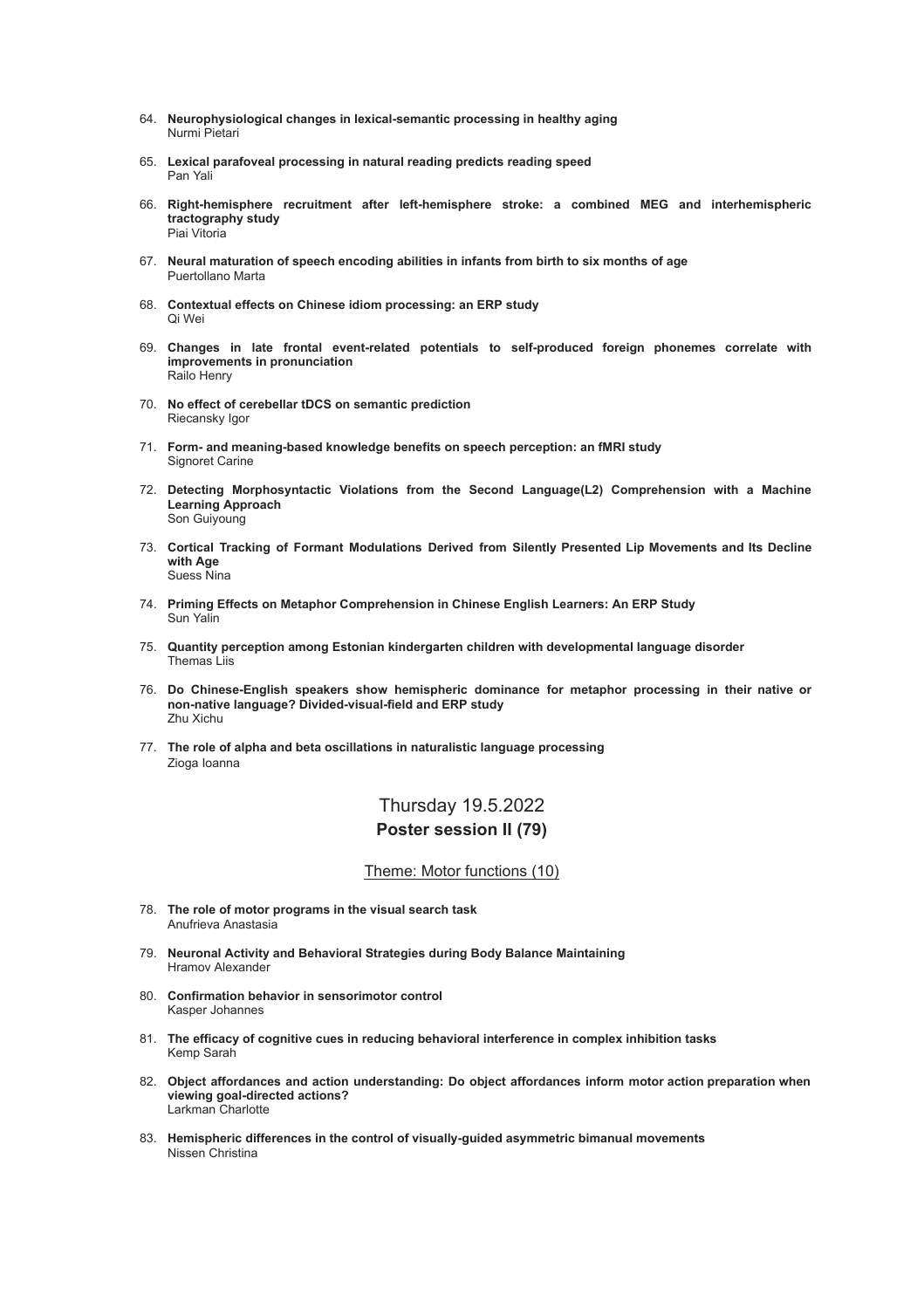- 84. **Movement range of elicited finger movements does not affect proprioceptive response strength in magnetoencephalography** Nurmi Timo
- 85. **Physical Effort Modulates Urgency and Speed Accuracy Trade-off in Decision Making** Ozbagci Devin
- 86. **Kinesthetic affective motor imagery: A novel task for future Brain-Computer Interfaces?** Wriessnegger Selina Christin
- 87. **Handedness effects on movement imagery during kinesthetic and visual-motor conditions. An EEG study** Zapała Dariusz

### Theme: Sensory systems, perception (69)

- 88. **Temporal integration and segregation of visual information are associated with different speeds of neural oscillations: evidence from sEEG** Acunzo David
- 89. **Distinguishing modulation of early visual cortex by reward cues from the same or different sensory modalities** Antono Jessica Emily
- 90. **Cardiac effects on visual and auditory duration perception** Arslanova Irena
- 91. **Somatosensory deviance detection ERPs and their relationship to analogous auditory ERPs and interoceptive accuracy** Astikainen Piia
- 92. **Decoding object categories from single fixations in natural viewing conditions** Auerbach-Asch Carmel Ruth
- 93. **Skipping a beat: evoked potentials reflect predictions during interoceptive-exteroceptive integration, a pre-registered study** Banellis Leah
- 94. **Influences of temporal order and volatility in temporal reproduction** Baykan Cemre
- 95. **Cortical Response to Changes of Auditory Statistics: Local and Global representations** Berto Martina
- 96. **Investigating the impact of agency on visual perception: a behavioral and EEG study** Bonnet Emmanuelle
- 97. **The origin of the effect of articulatory interference on speech perception.** Carneiro Pereira Sarah
- 98. **Alterations in event related potential (ERP) associated with tinnitus severity** Chung Kyungmi
- 99. **Is hedonic liking modality general? Individual sensitivity to balance, symmetry and complexity show distinct auditory and visual effects** Clemente Ana
- 100. **Visuo-thermal congruency modulates the sense of body ownership** Crucianelli Laura
- 101. **The Computer, A Choreographer? Aesthetic Responses to Computer-Generated Dance Choreography** Darda Kohinoor
- 102. **Symmetry perception ERP (the SPN) is not modulated by visual short-term memory** Derpsch Yiovanna
- 103. **Impairments in path integration, rotational memory and balancing in patients with temporal epilepsy** Dordevic Milos
- 104. **Conflict monitoring and attentional adjustment during binocular rivalry** Drew Alice
- 105. **Representational similarity analysis of neural processing of global and local biological motion** Duarte João Valente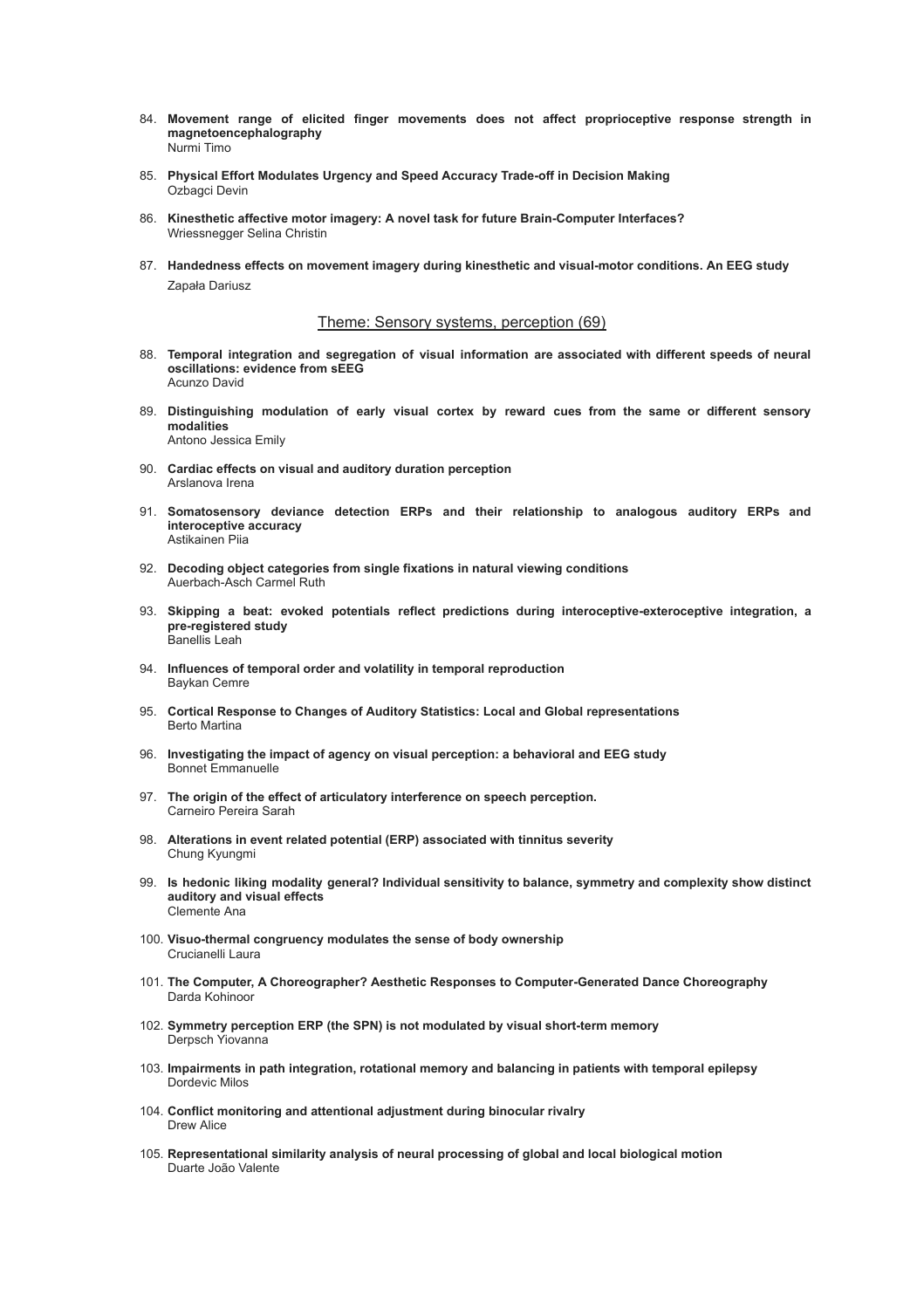- 106. **The neural dynamics of tool-extended sensing** Fabio Cécile
- 107. **Impaired evoked and induced neural oscillations during visual search in cerebral visual impairment** Federici Alessandra
- 108. **Decoding acoustic and visual features of continuous speech from EEG in children and adults** Fantoni Marta
- 109. **Altered induced oscillatory activity by temporary monocular deprivation: distinct neural signatures for visual and audio-visual processing** Federici Alessandra
- 110. **Is there an association between cognitive and visual decline?** Garobbio Simona
- 111. **Experience-related attenuation of distractive deviants in the mouse somatosensory system** Ghasemi Nejad Newsha
- 112. **Electrophysiological representations of veridical head direction in humans** Griffiths Benjamin James
- 113. **Rhythmic interactions between the mediodorsal thalamus and prefrontal cortex precede human visual perception** Griffiths Benjamin James
- 114. **Pre- and Post-choice Build-up of the Centro-parietal Positivity Predicts Confidence** Grogan John
- 115. **Spatial dimension of steady-state visual evoked potentials in mouse primary visual cortex** Gulbinaite Rasa
- 116. **Neural signature of evidence accumulation and motor preparation in a prolonged contrast comparison task including no physical noise** Hajimohammadi Hadiseh
- 117. **Neural Mechanisms of Low-Frequency Electrical Stimulation on Pain Processing: A Sham-Controlled, Laser-Evoked Potential Study** Hewitt Danielle
- 118. **Magnocellular-parvocellular imbalance correlates with mirror image discrimination** Houbben Marie
- 119. **Alpha power is coupled to the infra-slow gastric rhythm in different visual tasks** Hüer Janina
- 120. **Pre-stimulus oscillation phase predicts visual perception** Juvonen Joonas
- 121. **Isolating signatures of motor-independent evidence accumulation signals in human and monkey EEG** Kalou Katerina
- 122. **Biases in duration judgements caused by visual changes unveil the interaction between sensory and temporal perception** Kruijne Wouter
- 123. **Impaired Occipital Connectivity During Motion Binding in Healthy Older Adults** Küçük Kurtuluş Mert
- 124. **Quantifying ownership signal processing and perceptual bias in the rubber hand illusion: A signal detection study** Lanfranco Renzo
- 125. **Differences in audiovisual speech processing in CI users with unilateral and bilateral hearing loss: an ERP study** Layer Natalie
- 126. **The effects of stimulus inversion on the neural representations of face and Chinese character recognition**Li Chun-Hui
- 127. **The short-term passive exposure to non-native speech contrasts induces learning at neural and behavioural level in adults** Lohvansuu Kaisa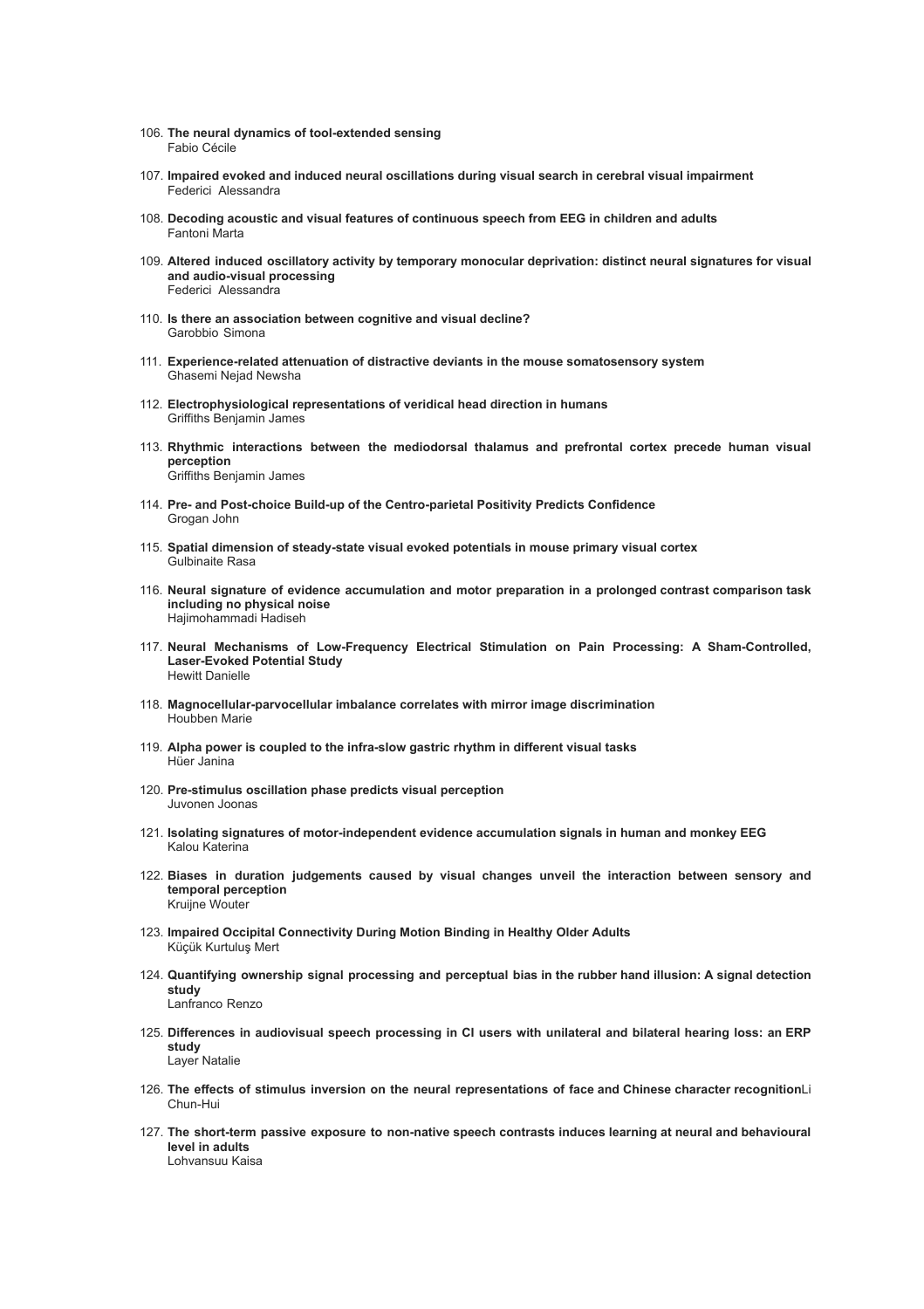- 128. **Explaining flexible continuous speech comprehension from individual motor rhythms** Lubinus Christina
- 129. **Independence and overlap of symmetry representations in the extrastriate cortex** Makin Alexis
- 130. **Does temporal predictability enhance auditory temporal resolution ? Behavioral results from a gap detection paradigm** Mandin Valentine
- 131. **Investigating the reverse motion illusion in random dot kinematograms** Mc Keown Pat
- 132. **Discerning feedforward decision formation in human V1 using EEG: A response-time dependent choice probability in the C1 component** Mohr Kieran
- 133. **Spatial and temporal (non)binding of audio-visual stimuli: effects on motor tracking and underlying neural sensory processing** Morgan Lapenta Olivia
- 134. **Reading point-light walkers and amorphous – a TMS study.** Morgan Lapenta Olivia
- 135. **Do you automatically track time?** Nedelec Yvan
- 136. **Are we there yet? Neural signatures of evidence accumulation in temporal decisions** Ofir Nir
- 137. **Brain and spinal cord interactions underlying conditioned pain modulation** Ojala Karita
- 138. **Population receptive fields isolate or combine target and flankers in (un)crowding** Ozkirli Ayberk
- 139. **Sensory processing sensitivity modulates attention engagement with emotional pictures** Pacula-Leśniak Beata
- 140. **Cardio-audio and auditory regularity processing in human wakefulness and sleep** Pelentritou Andria
- 141. **Cardio-audio regularity processing occurs in the absence of consciousness** Pelentritou Andria
- 142. **"Stubbornness" but not confirmation bias predicts poorer performance in repeated perceptual decision-making tasks** Pérez-Bellido Alexis
- 143. **Modulation of visual contrast sensitivity with individualized transcranial random noise stimulation is time-dependent and specific for the primary visual cortex** Potok Weronika
- 144. **The visual fixation shift between experimental trials exceeds the stereoacuity threshold, which reveals a stereoacuity strategy under fixational eye movements** Ptukha Anna
- 145. **Rhythmic sampling between eye channels** Re Daniele
- 146. **Direct Cochlear Recordings in Humans Show a Theta Rhythmic Modulation of Auditory Nerve Activity by Selective Attention** Reisinger Patrick
- 147. **Action planning modulates perceptual confidence** Sanchez Remi
- 148. **A bias generating temporal distortions in serial perception** Sierra Franklenin
- 149. **Rhythmic facilitation of visual discrimination is dependent on individuals spontaneous motor tempo** Snapiri Leah
- 150. **Joint effect of pre-stimulus alpha-band amplitude and phase on visual awareness** Stern Enrique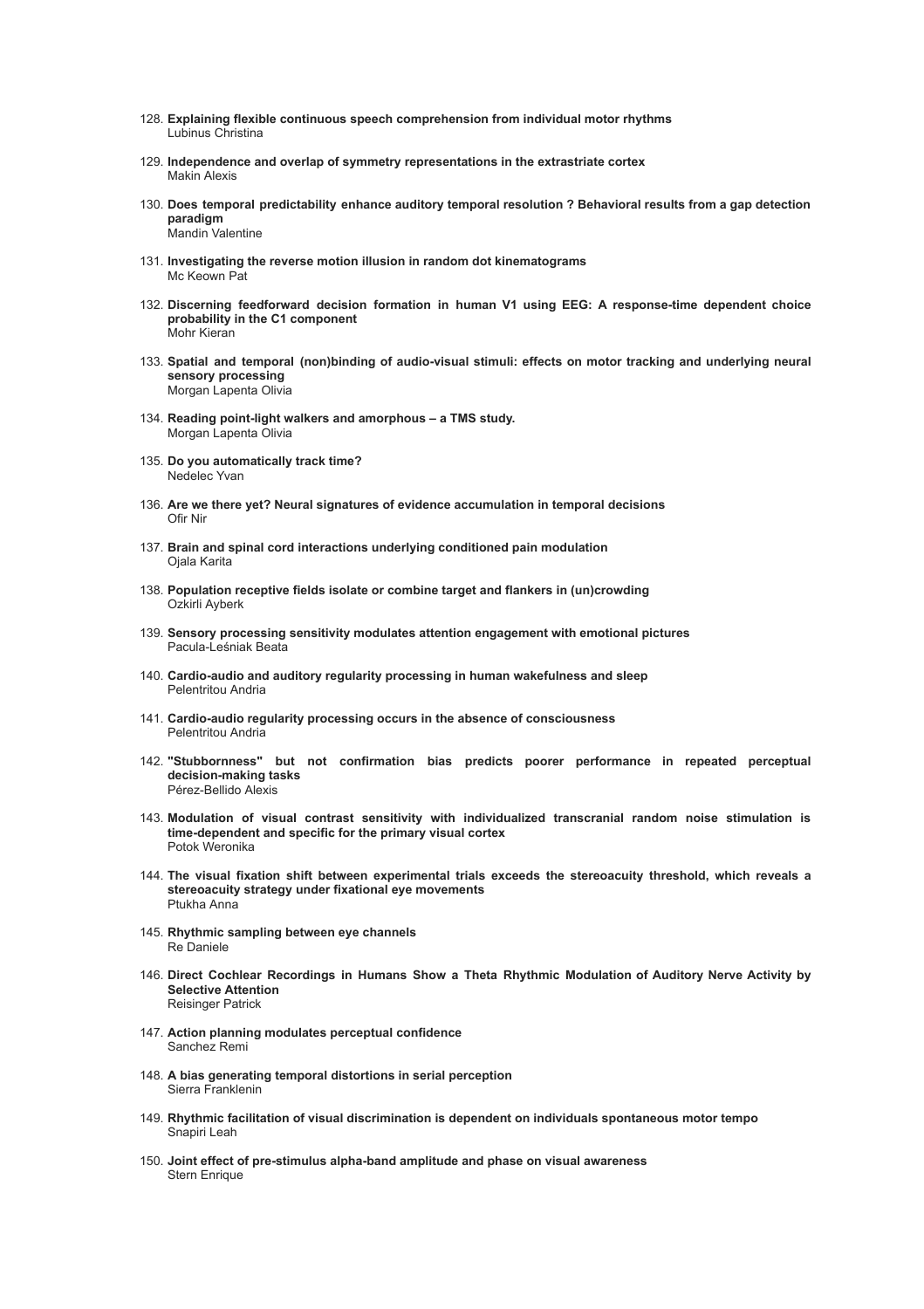- 151. **Active learning improves memory and differentially affects neural responses** Sturm Stefanie
- 152. **Rhythmic modulation of perceptual reports depends on participants' internal state** Tosato Tommaso
- 153. **An investigation into the necessary conditions for perceptual organisation using the SPN** Tyson-Carr John
- 154. **Perceptual extrapolation of body movements is driven by internal models of others' body** Vandenberghe Antoine
- 155. **Perception of body movements and postures is shaped by models of others' body** Vannuscorps Gilles
- 156. **The Role of Evidence Accumulation in Perceptual Decisions About Noiseless Stimuli** Walsh Kevin

## Friday 20.5.2022 **Poster session III (81)**

### Theme: Attention and executive functions (37)

- 157. **Conflict resolution and response inhibition: A combined Flanker and Stop Signal task** Bundt Carsten
- 158. **When sound SPARCs cognitive control: An fMRI study of response conflict from spatial pitch associations** Langner Robert
- 159. **Causal role of the PFC on working memory protection from visual distractors using continuous measure of object memory recall** Leticevscaia Olga
- 160. **Planned, task-specific allocation of cognitive effort modulates EEG low frequency dynamics during task preparation** Liegel Nathalie
- 161. **Executive functions are reflected in children's P3a responses** Linnavalli Tanja
- 162. **Interactions between decision-making and emotion in behavioural-variant frontotemporal dementia and Alzheimer's disease** Manuel Aurélie
- 163. **Distinct EEG markers for intentional and unintentional mind-wandering** Martel Adrien
- 164. **Orienting in an uncertain world: pupil-linked neuromodulation and temporal dynamics of expected and unexpected uncertainty** Marzecová Anna
- 165. **The spatio-temporal dynamics of the attentional spotlight and expectations** Melcón María
- 166. Modulations of transfer effects on working memory by a single-session filter training under tDCS individual **response to network-oriented stimulation** Menze Inga
- 167. **Electrophysiological indices of selective attention predict the quality of object representation in the human brain** Munasinghe Vinura Kisalkumara
- 168. **Modulation of mind wandering using transcranial direct current stimulation – a meta-analysis** Nawani Hema
- 169. **Acoustic Neurofeedback Increases Beta ERD During Mental Rotation Task** Ozga Wioletta Karina
- 170. **Neural Variability of Crosstalk Effects in Dual-Tasking and Its Modulation by Age** Paas Oliveros Lya Katarina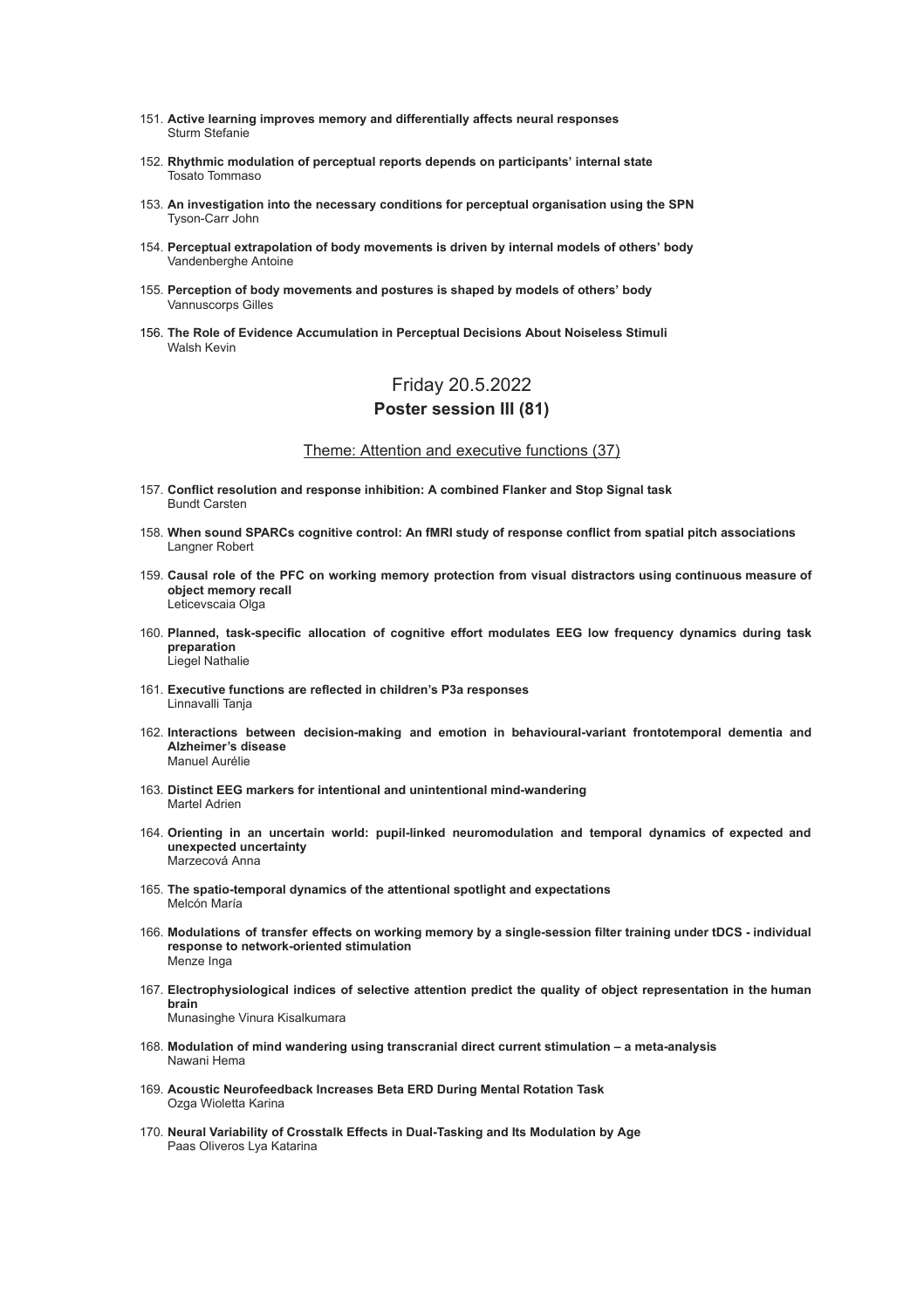- 171. **Modulating visual working memory capacity with sensory entrainment** Pileckyte Indre
- 172. **MEG studies of voluntary and involuntary visual attention using frequency tagging** Pisarchik Alexander
- 173. **Examining the Role of the Noradrenergic Locus Coeruleus for Predicting Attention and Brain Maintenance in Healthy Old Age and Disease** Plini Emanuele
- 174. **Suppression of beta oscillations during decision-making reveals increased processing preceding exploratory decisions under exploration-exploitation dilemma: a MEG study.** Pultsina Kristina
- 175. **Interactions between external and internal attention processes during working memory task** Puszta András
- 176. **Distinct roles of the N2 and P3 in action stopping** Puszta András
- 177. **The effect of sequences and stop signal delay adjustments in the stop signal task: An EEG study** Puszta András
- 178. **Causal evidence for the role of the frontoparietal network in rhythmic attentional sampling** Raposo Isabel
- 179. **Lateralized theta oscillations in prefrontal cortex during the prioritization of working memory representations** Riddle Justin
- 180. **Does meaningful background speech consume attentional resources? A pupillometry study** Ríos-López Paula
- 181. **Urgency influences decision making but not motor cortical representation of perceptual evidence** Rogge Julia
- 182. **Post-conflict attention adjustments: A test for proactive mechanisms reflected in frontal-parietal oscillations.** Ruzzoli Manuela
- 183. **Eye tracking study of guidance and verification in hybrid search** Sapronov Frol
- 184. The role of the anterior insula in mental word reversal tasks involving distinct levels of cognitive load Sousa Teresa
- 185. **Evidence for a common 'cerebral clock' controlling both perceptual and motor timing: a cross-domain comparison** Stanczyk Magdalena
- 186. **Investigating the nature of inhibitory control impairments in males with Klinefelter syndrome** Thunberg Christina
- 187. **Consistency or fluctuation? How humans manage limited search capacity over consecutive uncertain choices** Vidal Alice
- 188. **Violation of rule-based auditory patterns is detected independently of attention at an early level of the auditory hierarchy** Volehaugen Vegard
- 189. **Reward-context effects on perceptual decision-making** Wardhani Intan K.
- 190. **From context to action: Complementary roles of population dynamics and network oscillations** Weber Jan
- 191. **Arithmetic problem solving during auditory distraction: An fMRI study** Ylinen Artturi
- 192. **The effects of anodal tDCS of the frontoparietal network on higher cognitive functions** Živanović Marko
- 193. **Segmental WM fascicle microstructural damage early predicts the corresponding cognitive domain impairment in CSVD patients by AFQ** Xu Yun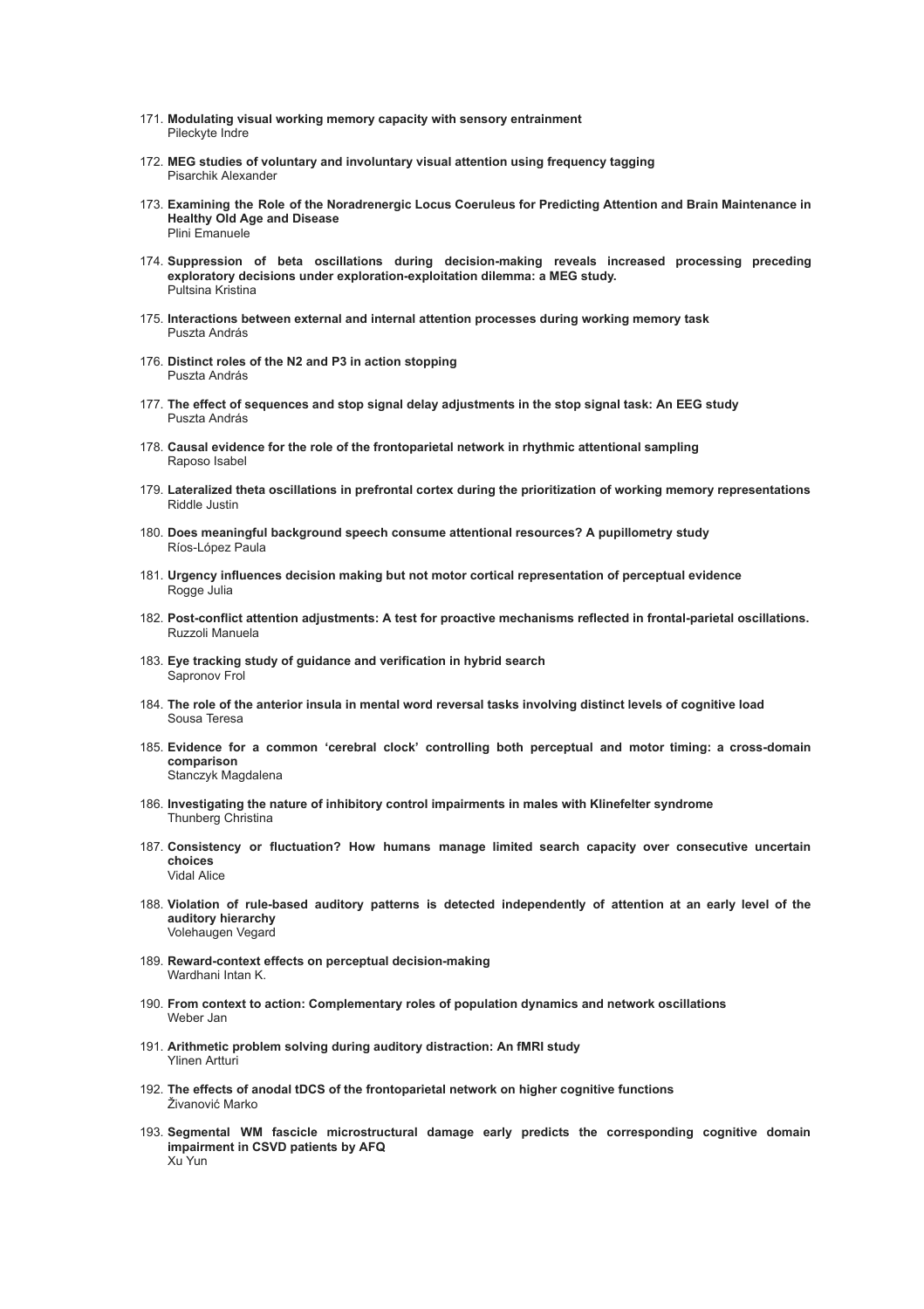### Theme: Emotions & social cognition (21)

- 194. **The Effect of Pausing for Reflection while Reading on Empathy and Creativity** Clabough Erin
- 195. **The rIFG Integrates Emotion and Cognition - Evidence From an EEG/FEM Beamformer Study** Dietrich Anya
- 196. **Brain-body interactions in emotions: perspective matters** Engelen Tahnée
- 197. **When Predictive Coding Goes Wrong: Sensorimotor Activation Predicts and Accompanies Illusory Social Perception** Friedrich Elisabeth V C
- 198. **Brain dynamics of recommendation-based social influence on preference change: A magnetoencephalography study** Irani Fatemeh
- 199. **The impact of problematic Facebook use and Facebook context on empathy for pain processing: An functional near-infrared spectroscopy study** Kopiś-Posiej Natalia
- 200. **The effect of cognitive strategies and facial attractiveness on empathic neural responses** Kopiś-Posiej Natalia
- 201. **The induced sad mood affects the unconscious and conscious perception of emotional faces** Li Xuegiao
- 202. **Social dominance and decision making** Lin Wei-hsiang
- 203. **I'm worthless: electrophysiological evidence for lower implicit self-esteem in dysphoria** Lou Yixue
- 204. **Effect of amateur choir singing on subjective cognitive functioning, social participation and quality of life across adulthood** Lucendo-Noriega Alicia
- 205. **Multiple large-scale neural networks underlying emotion regulation** Morawetz Carmen
- 206. **Effects of social presence on neural and behavioural aspects of empathy for pain** Petereit Pauline
- 207. **Anger processing in traumatic brain injury: an eye-tracking study on attentional bias to angry faces** Rossignol Mandy
- 208. **Minority status, ethnicity, and prejudices: a systematic meta-analysis on fMRI studies** Saarinen Aino
- 209. **Chronotype and time-of-day effects on face processing: Early ERP correlates** Santos Isabel M
- 210. **Meditation Aided With 40 Hz Binaural Beats Enhances The Cognitive Function And Mood State** Shakya Rubina
- 211. **The role and possible mechanism of prefrontal cortical GABAergic transmission impairment in MCI with depression** Shu Shu
- 212. **The brain automatically categorizes discrete auditory emotion expressions** Talwar Siddharth
- 213. **Neural and behavioral correlates of empathy for pain in Tourette syndrome** Weiblen Ronja
- 214. **Oxytocin reduces romantic rejection-induced pain as revealed by decreased frontal-midline theta oscillation** Zhang Xukai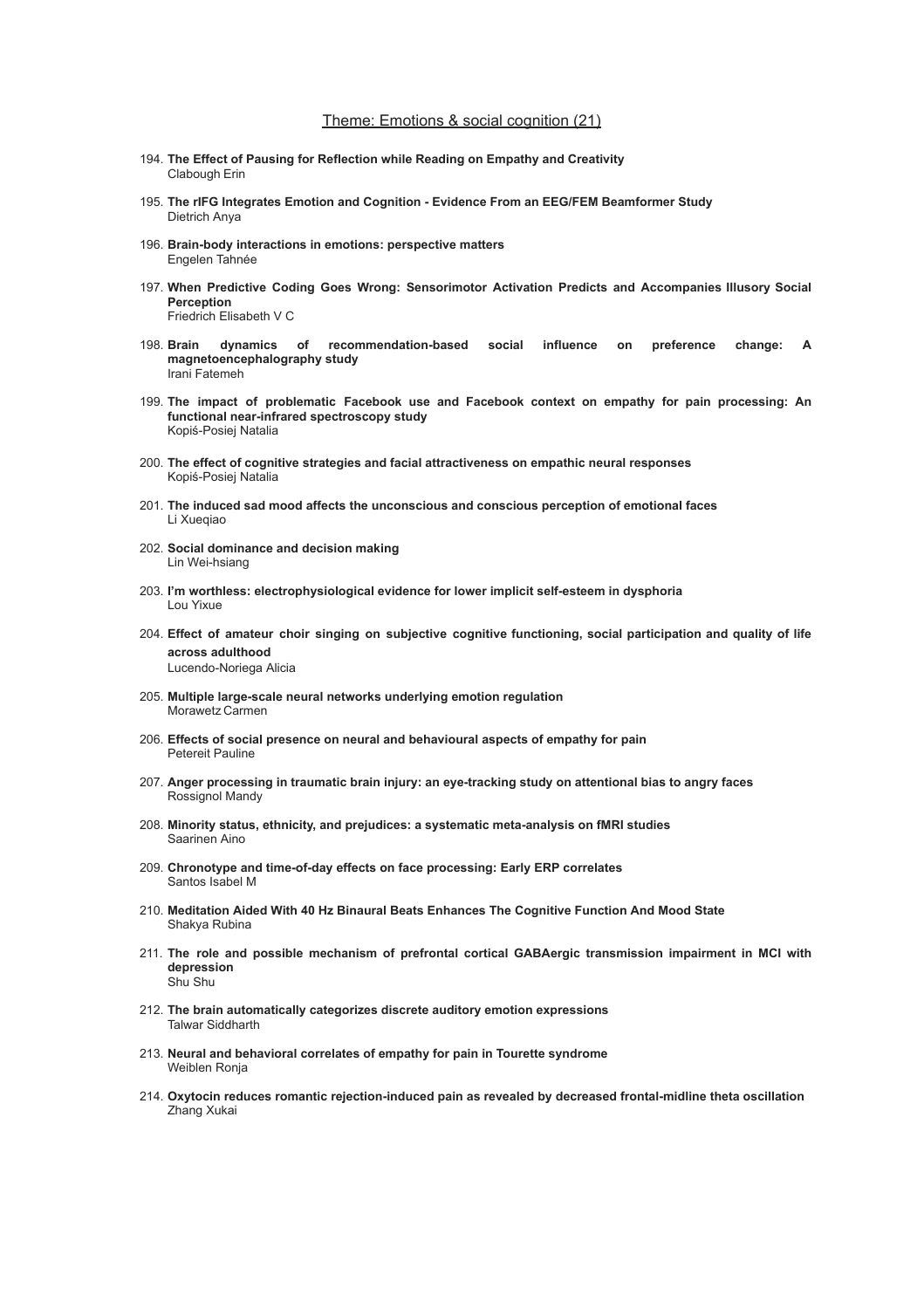### Theme: Consciousness, cognition (23)

- 215. **Competing cognitive pressures on human exploration in the absence of trade-off with exploitation** Almeras Clemence
- 216. **Exploring the effects of cerebellar transcranial direct-current stimulation on thalamo-cortical networks during command-following** Aloi Davide
- 217. **Discovering basic cognitive stages in a visual discrimination task with HsMM-MVPA analysis** Berberyan Hermine
- 218. **Examining the shift between internal and external cognition; a behavioural study** Calzolari Sara
- 219. **A complex pattern of neural effort during fluid reasoning** Chuderski Adam
- 220. **Intrinsic decision biases are under cognitive control** Compain Clémence
- 221. **EEG correlates of feedback processing during reinforcement learning do not necessarily distinguish between action-contingent versus random outcomes** Csifcsak Gabor
- 222. **Direct brain recordings reveal continuous encoding of structure in random stimuli** Fuhrer Julian
- 223. **The association of self-reported intake of fat and sugar with peripheral expression of dopaminergic genes** Hartmann Hendrik
- 224. **Influence of linguistic labels on concept formation and perception in a deep unsupervised neural network model** Henningsen Malte
- 225. **Reliability of visual and auditory MMN** Kreegipuu Kairi
- 226. **The minimal exposure duration required for neural processing of faces and emotional expressions** Lanfranco Renzo
- 227. **Hypnotic visual hallucination induces greater lateralised top-down modulation over brain activity than visual mental imagery** Lanfranco Renzo
- 228. **The microstructural and connectomic fingerprints of cardiac interoception** Legrand Nicolas
- 229. **Cardiac and respiratory phase selectively affect early visual potentials at the sensory threshold** Leupin Viviana
- 230. **Neural Mechanisms of Reward Processing During Online Vickrey Auctions: An Event-Related Potential Study** Newton-Fenner Alice
- 231. **Event-related potentials and functional brain networks in segregating two speech streams with different time-scales of predictability** Szalárdy Orsolya
- 232. **Neural mechanisms of contingency leaning: the role of contingency awareness and cognitive control.** Sznabel Dorota
- 233. **Regulating the accrual of visual information to awareness with alpha entrainment** Torralba Cuello Mireia
- 234. **Transient behavioral responsiveness to external information is present across all sleep stages and can be predicted from EEG signal** Türker Başak
- 235. **Time-varying functional whole-brain connectivity synchronizes between individuals during movie watching** Türker Başak
- 236. **Hierarchical strategic and non-strategic expectations in language comprehension** Vidal Gran Consuelo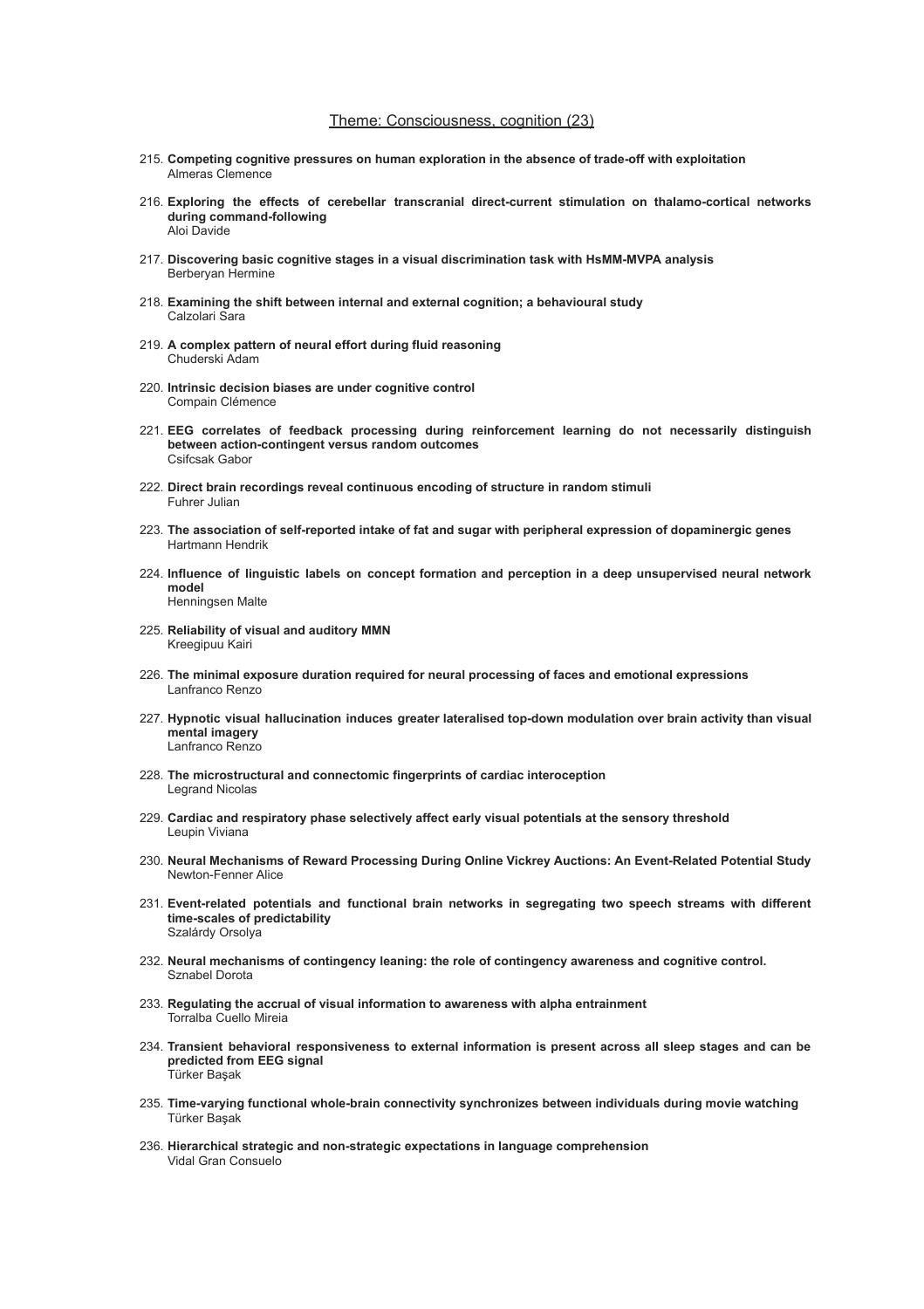237. **Representation of content in sustained viewing conditions: a case study for consciousness theories** Vishne Gal

### Saturday 21.5.2022 **Poster session IV (83)**

### Theme: Brain and behavioral dynamics (26)

- 238. **Does the respiratory cycle modulate visual perception? An exploratory study in the domains of emotional face perception and motion discrimination** Brændholt Malthe
- 239. **Neural rhythmic representation of intergroup bias: comparing political right and left** Kluge Annika
- 240. **Respiration aligns perception with neural excitability** Kluger Daniel
- 241. **Relationships between local and global oscillatory measures of connectivity and structural connectivity in the healthy population** Lambe Emily
- 242. **Fatigability-related spectral power changes in people with multiple sclerosis** Linnhoff Stefanie
- 243. **Does dynamic urgency facilitate perceptual decision making in continuous monitoring contexts?** McCone Harvey
- 244. **Microstructural and connectomic fingerprints of inter-individual differences in respiratory interoception** Nikolova Niia
- 245. **Cardiac cycle and respiration phase affect responses to the conditioned stimulus in young adults during trace eyeblink conditioning** Nokia Miriam
- 246. **Changes in the external environment are reflected in stable patterns of brain activity that underlie event segmentation** Oetringer Djamari
- 247. **The importance of considering ongoing brain activity when studying evoked responses in the EEG and pupil signals** Ribeiro Maria
- 248. **Impaired reward processing in chronic stroke survivors** Schreiber Minne
- 249. **Anticipating positive social feedback recruits the ventral and medial human substantia nigra: evidence from high-resolution fMRI** Sobczak Alexandra
- 250. **Bistable critical dynamics in the resting human brain: a MEG source study** Wang Sheng H
- 251. **Reward-context effects on working memory: Insight from an EEG-pupillometry study** Wardhani Intan K.
- 252. **Phonological information can modulate orthographic processing already at the earliest stages of visual processing: An electrophysiological study** Araújo Susana
- 253. **Neurally-informed modelling of ageing effects on the speed-accuracy trade-off** Judd Cian
- 254. **Modulating locus coeruleus activity via volitional control of pupil diameter** Meissner Sarah
- 255. **Human aging influences neural reward processing to maintain robust reward sensitivity** Volkmer Annika
- 256. **Phasic event-related transcutaneous auricular vagus nerve stimulation modulates pupillary response** Wienke Christian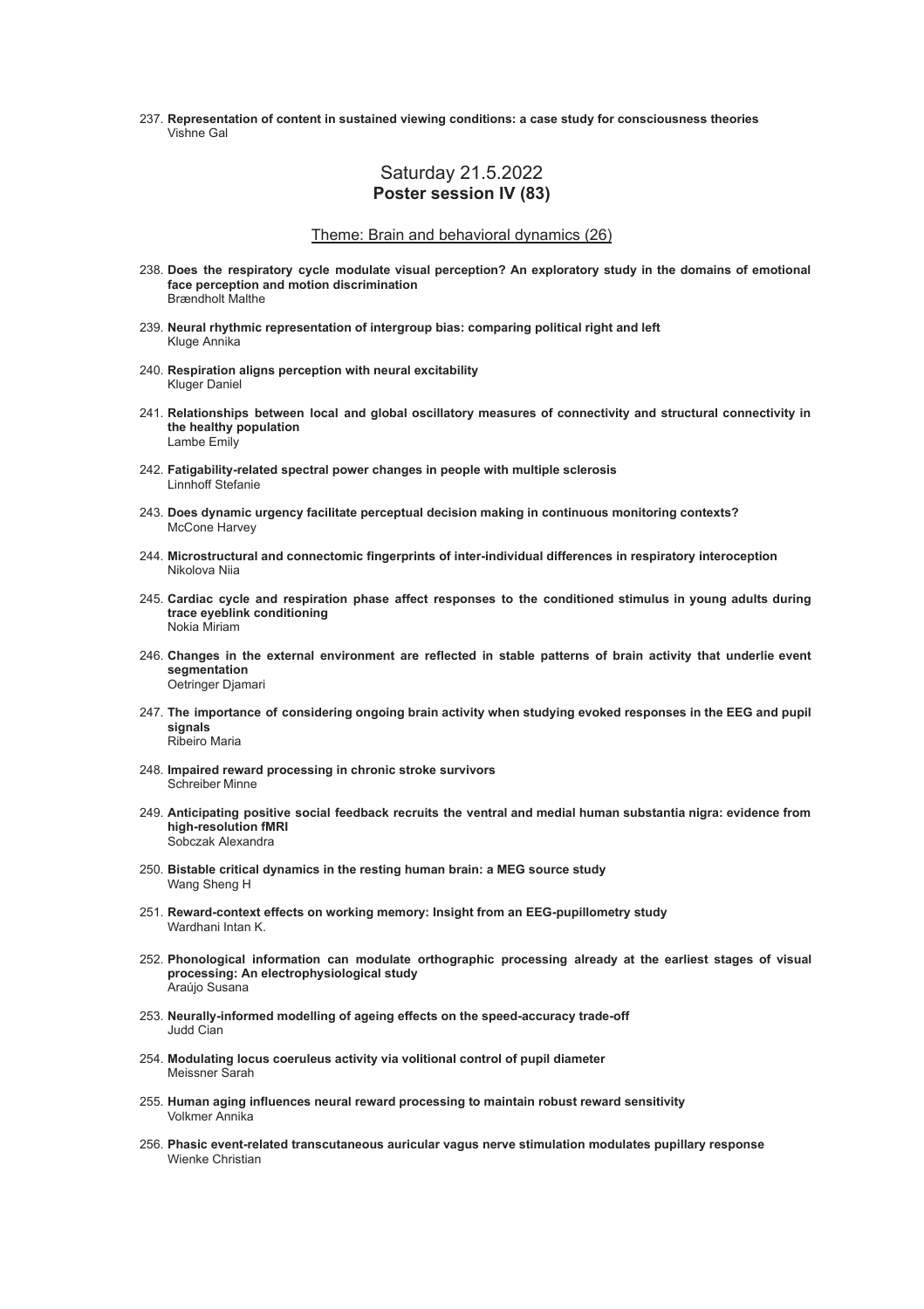- 257. **A study on the relationship between history effects in perceptual decisions and brain rhythms** Ceylan Gizay
- 258. **Spontaneous slow fluctuations in oscillation amplitudes orchestrate conscious visual perception: A source-reconstructed time series analysis** Cruz Gabriela
- 259. **From deep to shallow rooting approaches in schizophrenia research** Gordillo Dario
- 260. **Differentiating cognitive states and task demands by aperiodic electrophysiological markers in humans** Höhn Christopher
- 261. **Long-term temporal structure and scale-freeness of high-level perception** Irani Martin
- 262. **Comparing Response Inhibition and Interference Resolution using 7T MRI** Isherwood Scott
- 263. **Neurally informed insights into perceptual learning in decision making tasks** Judd Cian

### Theme: Connectivity, neuronal oscillations (18)

- 264. **Inhibitory control functional connectivity associated with predisposition to alcohol binge drinking in adolescents: a longitudinal MEG study** Antón-Toro Luis
- 265. **Detrended fluctuation analysis in the presurgical evaluation of parietal lobe epilepsy patients** Auno Sami
- 266. **The maladaptive embodied brain: inter-individual psychopathology profiles reveal finger-prints of brain body interaction** Banellis Leah
- 267. **A new measure of transcallosal conduction delay shows the importance of asymmetry in bimanual coordination** Bortoletto Marta
- 268. **Dynamics of Cortical Neural Processing under Sensory-Perceptual and Auditory-Cognitive Load in Young Listeners** Brilliant Brilliant
- 269. **Cortical oscillatory changes during cognitive effort to achieve a reward or avoid a loss** Byrne Adam
- 270. **Replicability of the brain map of natural frequencies during resting state** Capilla Almudena
- 271. **Diachronic evolution in oscillatory activity in non-pathological development measured by MEG** Doval Sandra
- 272. **Hierarchically nested networks optimize audiovisual speech processing** Chalas Nikos
- 273. **An individualized and comparative approach to the neurophysiology of beat and rhythm processing** Criscuolo Antonio
- 274. **The role of beta oscillations in mental time travel** D'Angelo Mariano
- 275. **Alcohol binge drinking and gamma band evolution during adolescence** Del Cerro-león Alberto
- 276. **Topographic changes of brain frequency rhythms throughout life: a MEG study** Doval Sandra
- 277. **Resting state network dynamic reconfiguration and neuropsychological functioning in temporal lobe epilepsy: an HD-EEG investigation** Duma Gian Marco
- 278. **Multifractal characterization of the critical Landau-Ginzburg model for cortical dynamics** Dumeur Merlin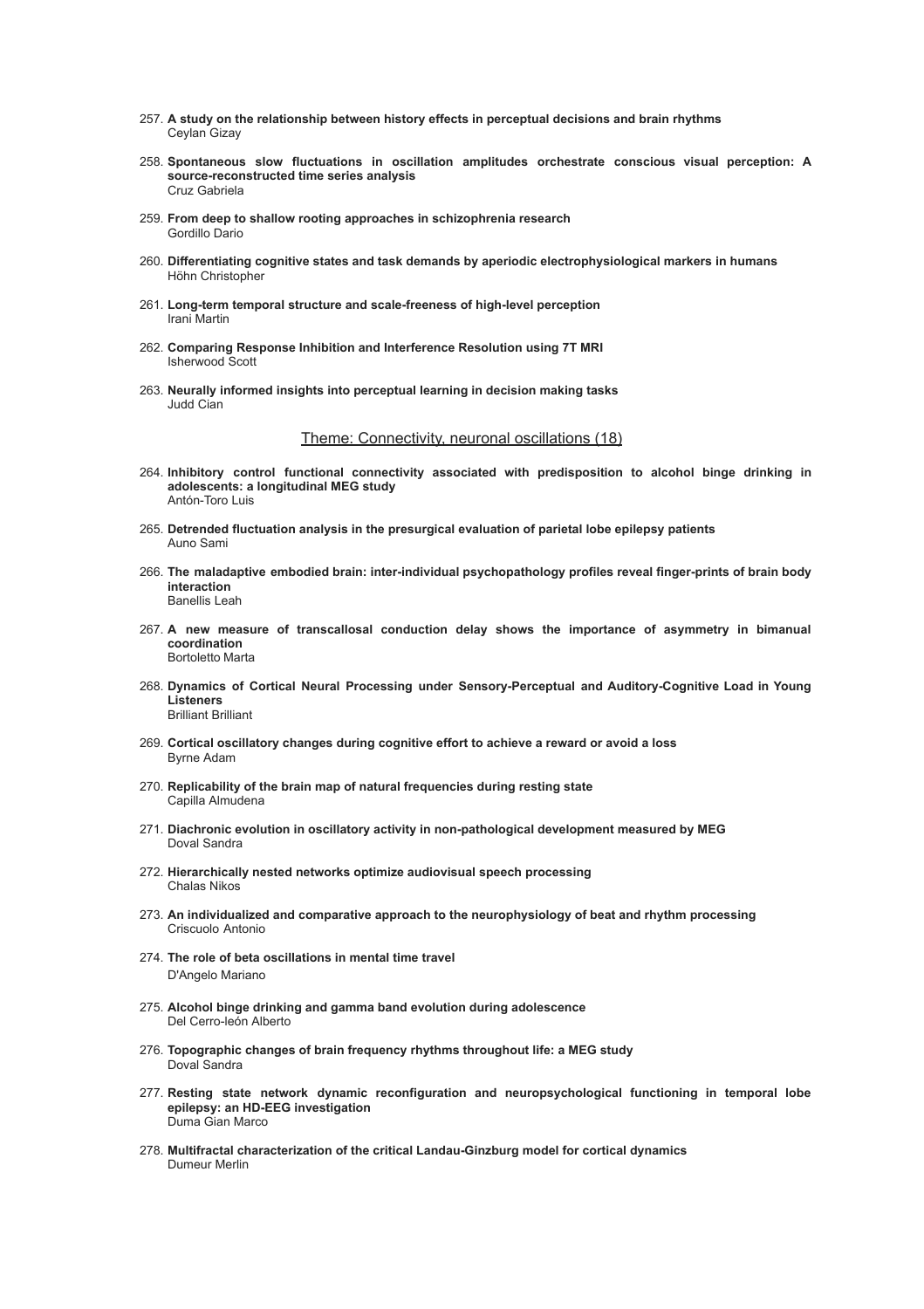- 279. **Distinct frequency channels for maintaining feature specific information in visual working memory** Haque Hamed
- 280. **The role of beta-band oscillations in interhemispheric interaction** Sattelberger Judith
- 281. **Altered Excitation-inhibition balance in rapid eye-movement sleep behavior disorder patients** Roascio Monica

### Theme: Memory (39)

- 282. **Sleep enhances online retrieval consolidation of strongly encoded memories** Baena Perez Daniel
- 283. **Sleep facilitates recovery of weakly encoded memories by affecting reinstatement of encoding processes at retrieval** Baena Perez Daniel
- 284. **Brain networks involved in place recognition based on personal and spatial semantics** Beldzik Ewa
- 285. **The influence of visual sampling on the encoding and interference of naturalistic episodes** Bernhard Hannah
- 286. **Hippocampal theta tracks audio-visual integration in natural speech and predicts episodic memory formation** Biau Emmanuel
- 287. **Neural mechanisms underlying the positive impact of stress on memory encoding and consolidation** Bierbrauer Anne
- 288. **Towards cross-linguistic assessment of associative memory** Bjekić Jovana
- 289. **From brain waves to memory boost: Personalized frequency-modulated transcranial electric stimulation over posterior parietal cortex for associative memory enhancement** Bjekić Jovana
- 290. **Local vs global effects of schemas on facilitation of learning** Bokeria Levan
- 291. **Lateralized EEG activity reflects retinotopic and screen-centered coordinates during visual short-term memory retention** Busch Niko
- 292. **How boundaries sculpt memories** Chandreswaran Varnan
- 293. **The role of STDP in human memory formation** Chen Qiaoyu
- 294. **Fast Mapping (FM) in adults using implicit memory measures? Methodological but not result replication of Coutanche and Thompson-Schill (2014)** Cooper Elisa
- 295. **Neural similarity between encoding and retrieval as a function of item typicality** Delhaye Emma
- 296. **Maintenance of Bound or Independent Features in Visual Working Memory is Task-dependent** Deouell Leon
- 297. **Individual differences in mesolimbic and cortico-hippocampal functional connectivity predict how curiosity and information prediction errors enhance memory** Eschmann Kathrin C. J.
- 298. **The effects of curiosity states on sleep-dependent memory consolidation for incidental spatial information** Freyer Martins de Melo Pereira Duarte
- 299. **Prefrontal stimulation disrupts motor memory consolidation at the micro-time scale** Gann Mareike
- 300. **How Expectancy and Prediction Error modulate Episodic Memory in Normal Aging** Greve Andrea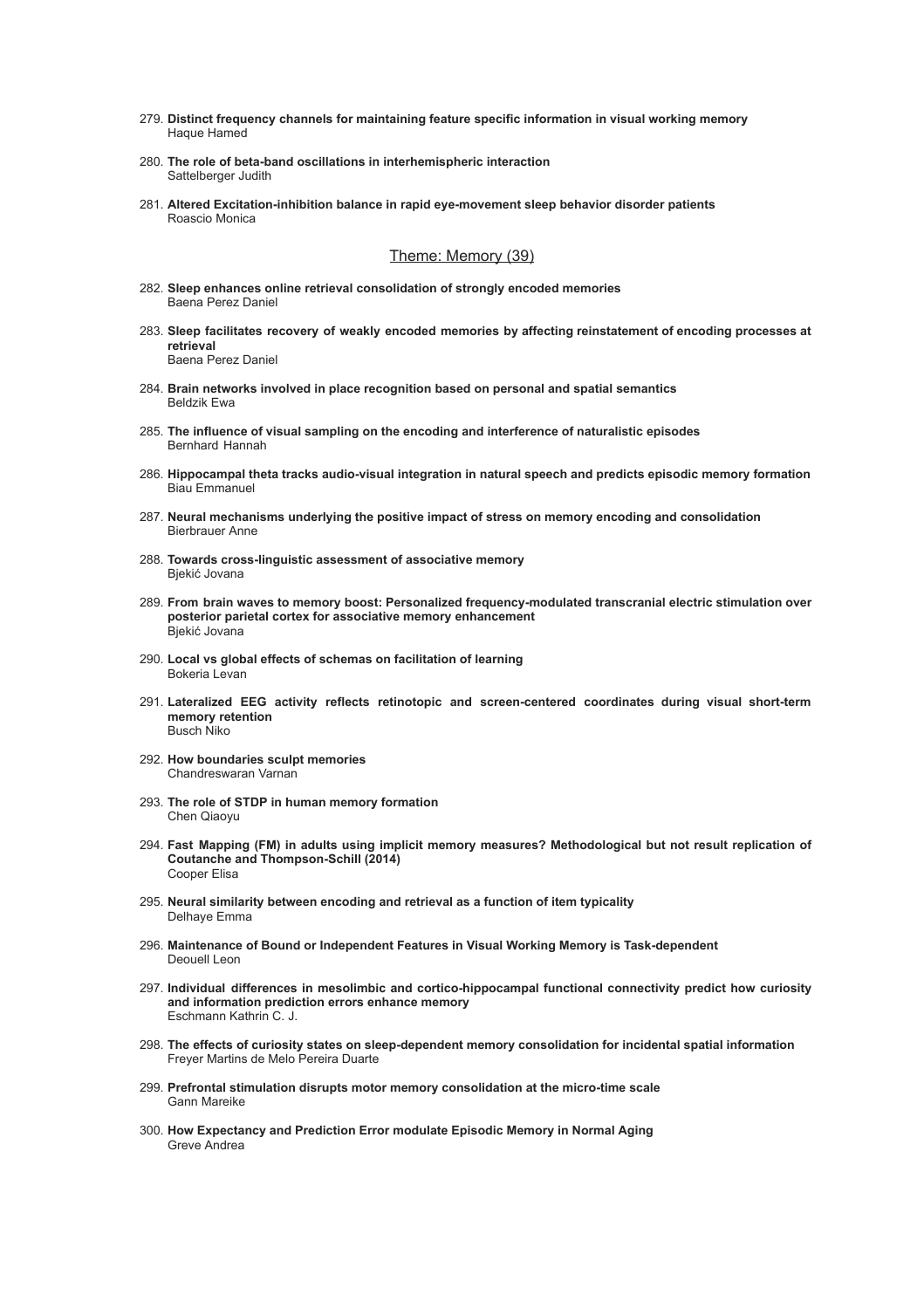- 301. **Investigation of how an allocentric spatial schema enhances memory in humans** Guo Dingrong
- 302. **Perceptual and conceptual representations in memory encoding, consolidation and retrieval** Heinen Rebekka
- 303. **Theta oscillations support map-based navigation** Herweg Nora Alicia
- 304. **Anticholinergic agent diminishes feedback learning in healthy participants** Hils Jonathan
- 305. **Parietal alpha suppression is related to working memory capacity for numbers** Hsu Yi-Fang
- 306. **Effects of repeated encoding on visual recognition accuracy** Hupbach Almut
- 307. **Body ownership and the neural processes of memory encoding and reinstatement** Iriye Heather
- 308. **Mnemonic mechanisms in virtual reality – Comparison of event-related potential correlates of repetition suppression between VR and the conventional laboratory** Johnsdorf Marike
- 309. **Long-term Memory Associations Provide Cross-modal Access to Sensory Working Memory** Kandemir Güven
- 310. **A visual impulse reveals memoranda embedded in functional connectivity: Evidence for activity-silent WM states** Karabay Aytac
- 311. **Phase separation of competing memories along the human hippocampal theta rhythm.** Kerrén Casper
- 312. **Brain oscillations during real-world episodic autobiographical memory retrieval** Khachatoorian Nareg
- 313. **Tracking neural representations of trauma-analogue memory intrusions** Kobelt Malte
- 314. **Hippocampal neurons sparsely code individual episodic memories in humans** Kolibius Luca
- 315. **Plasticity in control and memory circuits forecasts PTSD symptoms evolution** Leone Giovanni
- 316. **Representational geometry of visual working memory information in human gaze patterns** Linde-domingo Juan
- 317. **Remembering the past during new learning: the temporal dynamics of integrative encoding** Liu Zhenghao
- 318. **Behavioral and computational evidence for state space factorization supporting compositional reuse of experience in humans** Luettgau Lennart
- 319. **Prefrontal transcranial direct current stimulation enhances inhibition during semantic memory retrieval** Marko Martin
- 320. **Curiosity-motivated learning and reward: Investigation with dynamic stimuli** Meliss Stef

## Sunday 22.5.2022

### **Poster session V (81)**

### Theme: Cognitive training and neurogaming (5)

321. **HRV biofeedback evokes persisting improvements in attention, short-term memory, and positive self-referential episodic memory** Bögge Lukas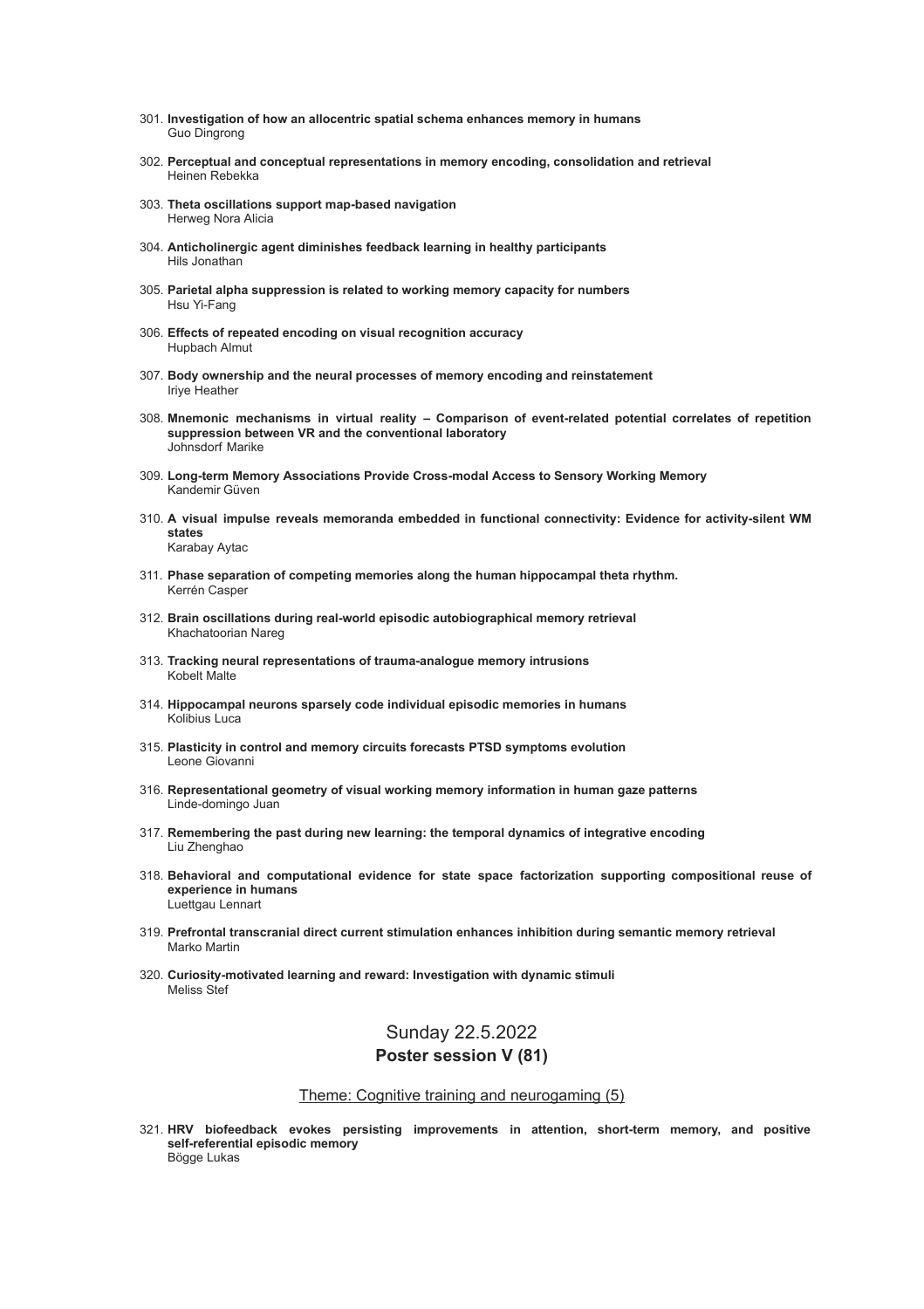- 322. **Modulation of individual gamma frequency: a pilot study of neurofeedback approach** Griskova-Bulanova Inga
- 323. **Module-level structural and functional alternations in amnestic mild cognitive impairment** Liu Ying
- 324. **Identification of behavioral and neuronal biomarkers and novel interventions for MDD** Vesterinen Maria
- 325. **Intuitive physical inference of falling objects** Zbären Gabrielle

#### Theme: Connectivity, neuronal oscillations (33)

- 326. **Distinct beta frequencies reflect distinct contextually-defined categories** El Rassi Elie
- 327. **Temporal expectations synchronize central and peripheral nervous system activity** Fink Lauren
- 328. **How did you sleep last night? The influence of sleep on functional connectivity in healthy adults** García-Colomo Alejandra
- 329. **Investigating Differences in Frequency Characteristics in the Default Mode Network with Empathy-Related stimuli vs Resting State** Gautam Shubhangi
- 330. **Functional, effective, and structural connectivity within the extinction network** Gomes Carlos Alexandre
- 331. **Interaction-induced effects in lesser groups of people during co-operative decision-making: combined EEG and fNIRS study** Grubov Vadim
- 332. **Investigating endogenous delta oscillations in human MEG** Gunasekaran Harish
- 333. **Differences in Theory of Visual Attention Cognitive Functions between Video and Non-Video Gamers are Associated with Differential Alpha Amplitude Modulations** Hilla Yannik
- 334. **High excitability and attenuated long-range temporal correlations predict Alzheimer's disease progression** Javed Ehtasham
- 335. **Alzheimer's Disease as an Example of Desinchronization of Functioning and Collection of Neurocognitive Patterns–Potential Resources for the Development of AI** Kaszyńska Anna
- 336. **Coupling of pupil- and neuronal population dynamics reveals diverse influences of arousal on cortical processing** Keitel Christian
- 337. **Motor theta networks during response generation in aging** Kolev Vasil
- 338. **Effects of age and dopamine D1 receptor availability on the differentiation of striato-cortical functional connectivity** Korkki Saana
- 339. **Neuronal synchrony in the gamma-band mediates temporal attention** Kulashekhar Shrikanth
- 340. **Influencing factors of reduced reward sensitivity and altered MEG connectivity after stroke** Maas Johanna
- 341. **Neural Oscillatory Characteristics of Feedback Associated Activity in Globus Pallidus Interna** Mahdavi Mahdi
- 342. **Functional Neuronal Interactions in a Spatially-Distributed Cortical Network During Perceptual Decision-Making** Maksimenko Vladimir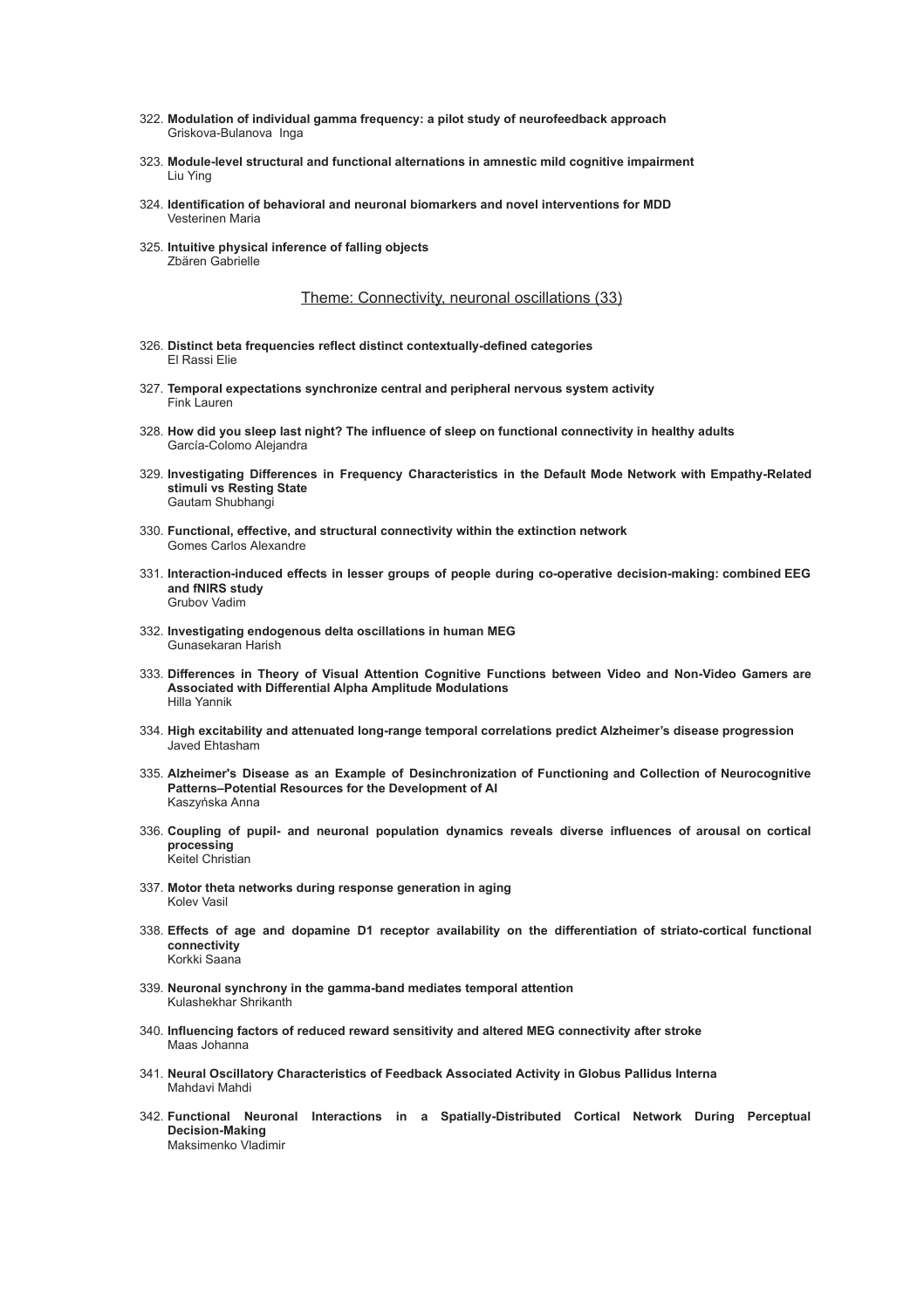- 343. **The role of pre-stimulus alpha rhythms in non-retinotopic feature integration** Menétrey Maëlan Q.
- 344. **Meso-scale oscillatory architecture of a human cortex** Myrov Vladislav
- 345. The role of brain segregation and integration in maintaining verbal fluency in healthy ageing a secondary **EEG data analysis** Oosterhuis Elise J.
- 346. **Brain network mechanisms for preserving reward sensitivity in aging** Opitz Laura
- 347. **Global brain dynamics under visual entrainment** Pascucci David
- 348. **Human concurrent intracranial EEG and fMRI reveals multiple temporally independent but spatially similar connectome trajectories across timescales** Sadaghiani Sepideh
- 349. **"Altered phase synchrony and cross-frequency coupling in early cognitive decline"** Siebenhühner Felix
- 350. **Human visual gamma for color stimuli: When L-M cone contrast is equalized, red is not special** Stauch Benjamin J.
- 351. **Classification of preclinical and prodromal stages of Alzheimer's disease based on criticality and excitation/inhibition measures** Susi Gianluca
- 352. **Analysis of multilayer functional connectivity networks for the diagnosis of Mild Cognitive Impairment.** Taguas Ignacio
- 353. **Effects of temporal interference stimulation on mental rotation and individual alpha frequency** Thiele Carsten
- 354. **Motor learning induces frequency-specific changes to large-scale brain network connectivity during post-learning sleep** Titone Simon
- 355. **Maternal treatment with antiepileptic drugs during pregnancy affects sleep-related brain dynamics in newborns** Tokariev Anton
- 356. **What is the role of frontoparietal attention network (de)synchronization underlying working memory and attention? An HD-tACS study** Van Der Werf Olof
- 357. **Functional dissociation of hippocampal and neocortical ripples: From information transfer to consolidation** van Schalkwijk Frank
- 358. **Training parents for an early emotional contact changes cortical networks in their preterm infants** Yrjölä Pauliina

### Theme: Memory (31)

- 359. **Resting-state activity in the basal forebrain predicts functional degeneration in the entorhinal cortex and decreases with Alzheimer's Disease progression** Mieling Marthe
- 360. **Electrophysiological Correlates of Motor Memory Reactivation at Different Phases of the Slow Oscillation** Nicolas Judith
- 361. **Switching between neural modes at sequential fixations in free viewing predicts successful episodic memory** Nikolaev Andrey
- 362. **Impaired reinforcement learning in developmental dyslexia** Odah Massarwe Atheer
- 363. **Top-down control of multi-item working memory representations** Pacheco Estefan Daniel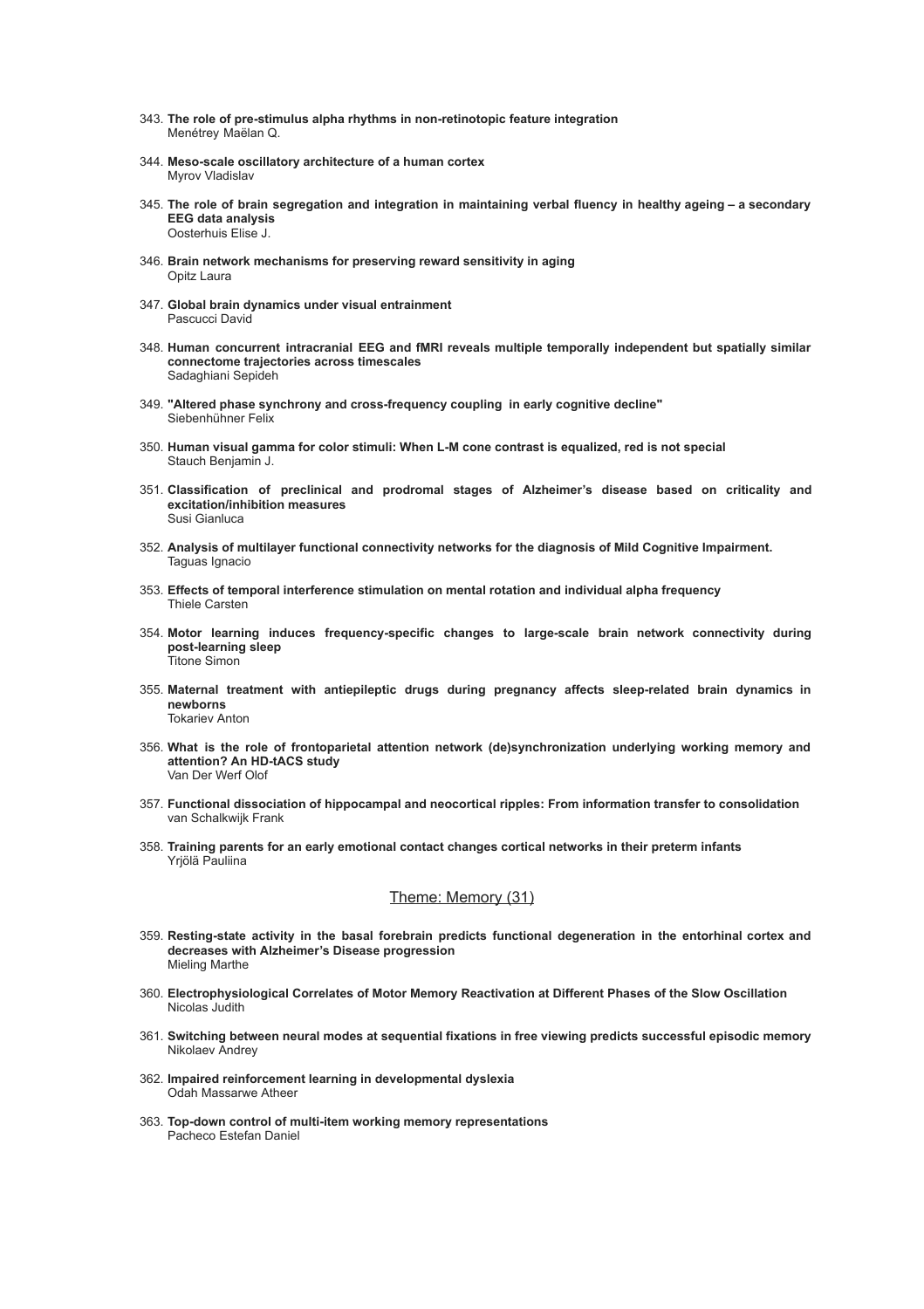- 364. **Actions attenuate sensory responses, increase pupil diameter, and disrupt memory encoding for concurrent, but unpredictable sounds** Paraskevoudi Nadia
- 365. **Using functional connectivity to understand age differences in neural category specificity** Pauley Claire
- 366. **Theta:gamma phase coupling and evoked gamma activity reflect the fidelity of mental templates during memory matching in visual perception** Peylo Charline
- 367. **Evidence for the neural information flow during memory reconstruction from feature-specific reaction times** Postzich Christopher
- 368. **The role of semantic codes in verbal working memory maintenance** Querella Pauline
- 369. **Memory reinstatement and transformation in children and adolescents** Rau Elias M.B.
- 370. **The how and when of sleep-dependent gist abstraction** Rauss Karsten
- 371. **Cortical and sub-cortical contributions to schema-facilitated motor memory consolidation** Reverberi Serena
- 372. **Independent component analysis reveals two functionally distinct posterior alpha rhythms during a working memory task** Rodriguez Larios Julio
- 373. **Pattern reinstatement and attentional control: overlapping processes during episodic long-term memory retrieval** Sabo Melinda
- 374. **Metformin prevents methotrexate-induced cognitive and hippocampal neurogenesis impairments in a rat model** Sritawan Nataya
- 375. **DWI reveals rapid microstructural reorganization following motor sequence learning** Stee Whitney
- 376. **Novelty Processing Drives Memory Formation via the Medial Temporal Lobe** Steiger Tineke
- 377. **The FN400/N400 memory effects for perceptually fluent and disfluent words** Stróżak Paweł
- 378. **MiR-204-3p/Nox4 mediates memory deficits in a mouse model of Alzheimer's disease** Tao Wenyuan
- 379. **Brief odor exposure induce lingering mnemonic biases for upcoming visual events** Tarrida Joan
- 380. **Expectations about sounds but not omissions are mediated by predictability-specific neural templates** Tivadar Ruxandra I.
- 381. **Power dynamics of the EEG spectrum when encoding words in variable size lists** Veliks Viktors
- 382. **Is manual sensorimotor system involved in explicit memory for manipulable objects? A test with action priming and hand immobilization** Villatte Jeremy
- 383. **MEG-study of Post-stimulus Episodic Memory Trace Formation** Voevodina Ekaterina
- 384. **Altering stimulus timing via sensory entrainment at gamma frequency induces STDP-like recall performance in human episodic memory** Wang Danying
- 385. **Investigating Neural Substrates of Successful Memory Encoding using fMRI** Weuthen Alexander
- 386. **Impulse-based decoding of working memory for colour** Wilhelm Sophia